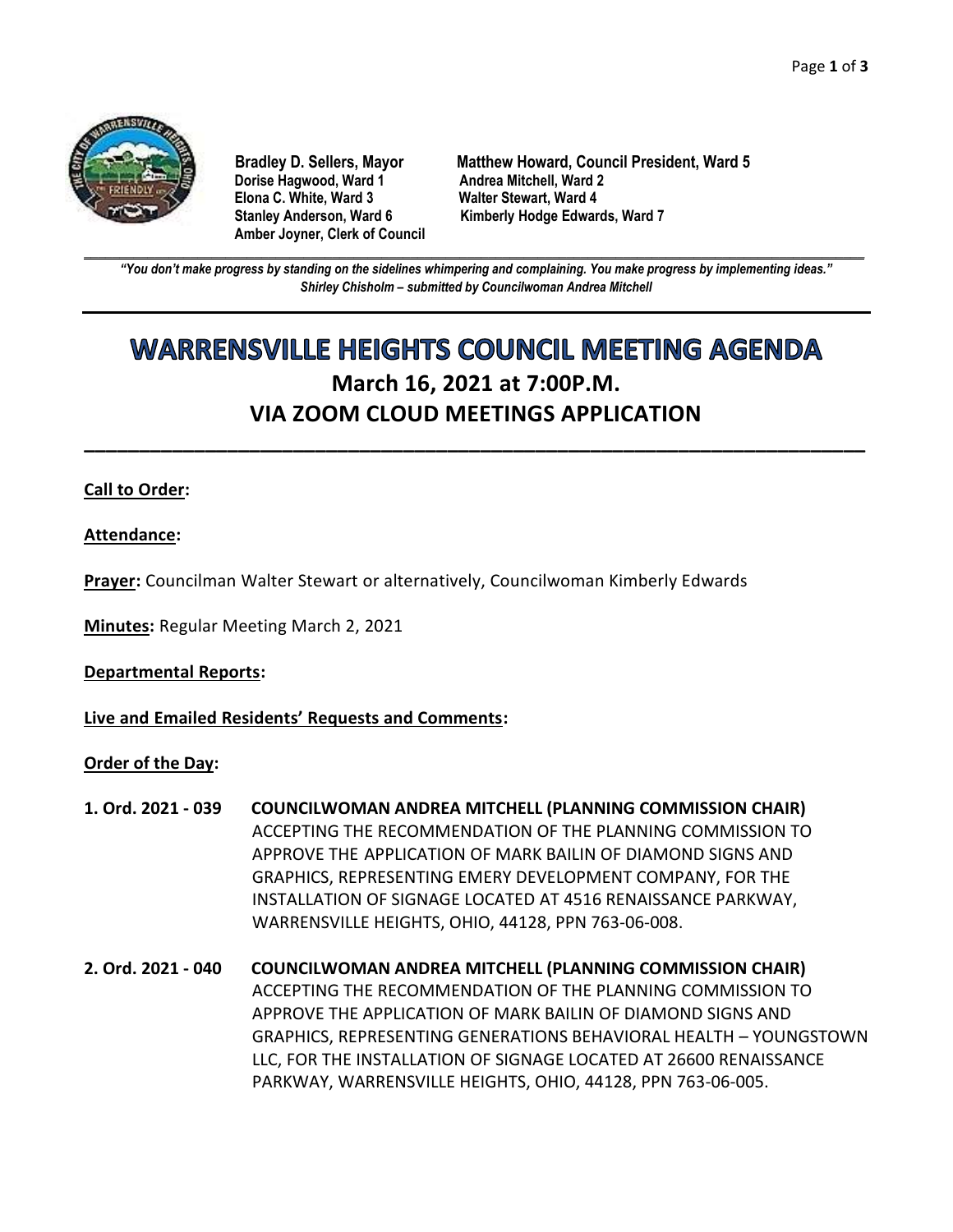#### **3. Ord. 2021 - 041 MAYOR BRADLEY D. SELLERS**

ACCEPTING THE RECOMMENDATION OF THE BOARD OF ZONING APPEALS TO ACCEPT THE APPLICATION OF WEC 98G-32 LLC, REPRESENTING THE SAME, FOR VARIANCES FOR THE POLE SIGN FOR FAMILY DOLLAR LOCATED AT 4042 WARRENSVILLE CENTER ROAD, WARRENSVILLE HEIGHTS, OHIO, 44122, PPNS, 761-12-013, 761-12-014 AND 761-12-034.

## **4. Ord. 2021 - 042 COUNCILWOMAN ANDREA MITCHELL (PLANNING COMMISSION CHAIR)**

ACCEPTING THE RECOMMENDATION OF THE PLANNING COMMISSION TO APPROVE THE APPLICATION OF CIONE BELKNAP OF AGILE SIGN & LIGHTING MAINTENANCE INC., REPRESENTING WEC 98G-32 LLC, FOR THE INSTALLATION OF SIGNAGE FOR FAMILY DOLLAR LOCATED AT 4042 WARRENSVILLE CENTER ROAD, WARRENSVILLE HEIGHTS, OHIO, 44122, PPNS 761-12-013, 761-12-014 AND 761-12-034.

#### **5. Ord. 2021 - 043 MAYOR BRADLEY D. SELLERS**

APPOINTING TALMADGE PATTERSON TO THE POSITION OF POLICE OFFICER IN THE POLICE DEPARTMENT OF THE CITY OF WARRENSVILLE HEIGHTS, AND DECLARING AN EMERGENCY.

## **6. Ord. 2021 - 044 MAYOR BRADLEY D. SELLERS**

AUTHORIZING THE ADMINISTRATION OF THE CITY OF WARRENSVILLE HEIGHTS TO ENTER INTO AN AGREEMENT WITH THE CUYAHOGA COUNTY COMMON PLEAS COURT, JUVENILE DIVISION FOR THE CITY TO PROVIDE A COMMUNITY DIVERSION PROGRAM BEGINNING MARCH 1, 2021 AND ENDING DECEMBER 31, 2021, AND DECLARING AN EMERGENCY.

# **7. Ord. 2021 - 045 MAYOR BRADLEY D. SELLERS** AUTHORIZING THE MAYOR TO ENTER INTO AN EMPLOYER DIRECT HEALTH SERVICE AGREEMENT WITH THE CLEVELAND CLINIC FOUNDATION IN ORDER TO IMPLEMENT THE WARRENSVILLE HEIGHTS "BE WELL" PROGRAM, AND DECLARING AN EMERGENCY.

# **8. Ord. 2021 - 046 MAYOR BRADLEY D. SELLERS**

AN ORDINANCE TO AMEND THE 2021 APPROPRIATIONS FOR THE CITY OF WARRENSVILLE HEIGHTS FOR THE YEAR ENDING DECEMBER 31, 2021, AND DECLARING AN EMERGENCY.

# **9. Res. 2021 - 016 MAYOR BRADLEY D. SELLERS**

AUTHORIZING THE MAYOR TO APPROVE THE COMMUNITY REINVESTMENT AREA RESIDENTIAL TAX ABATEMENT APPLICATION OF RODNEY AND CINDY MITCHELL FOR 26814 RUE SAINT GABRIEL COURT, LOCATED IN THE CHATEAUX OF EMERY WOODS, PERMANENT PARCEL NUMBER 763-08-080, PURSUANT TO CHAPTER 3735 OF THE OHIO REVISED CODE.